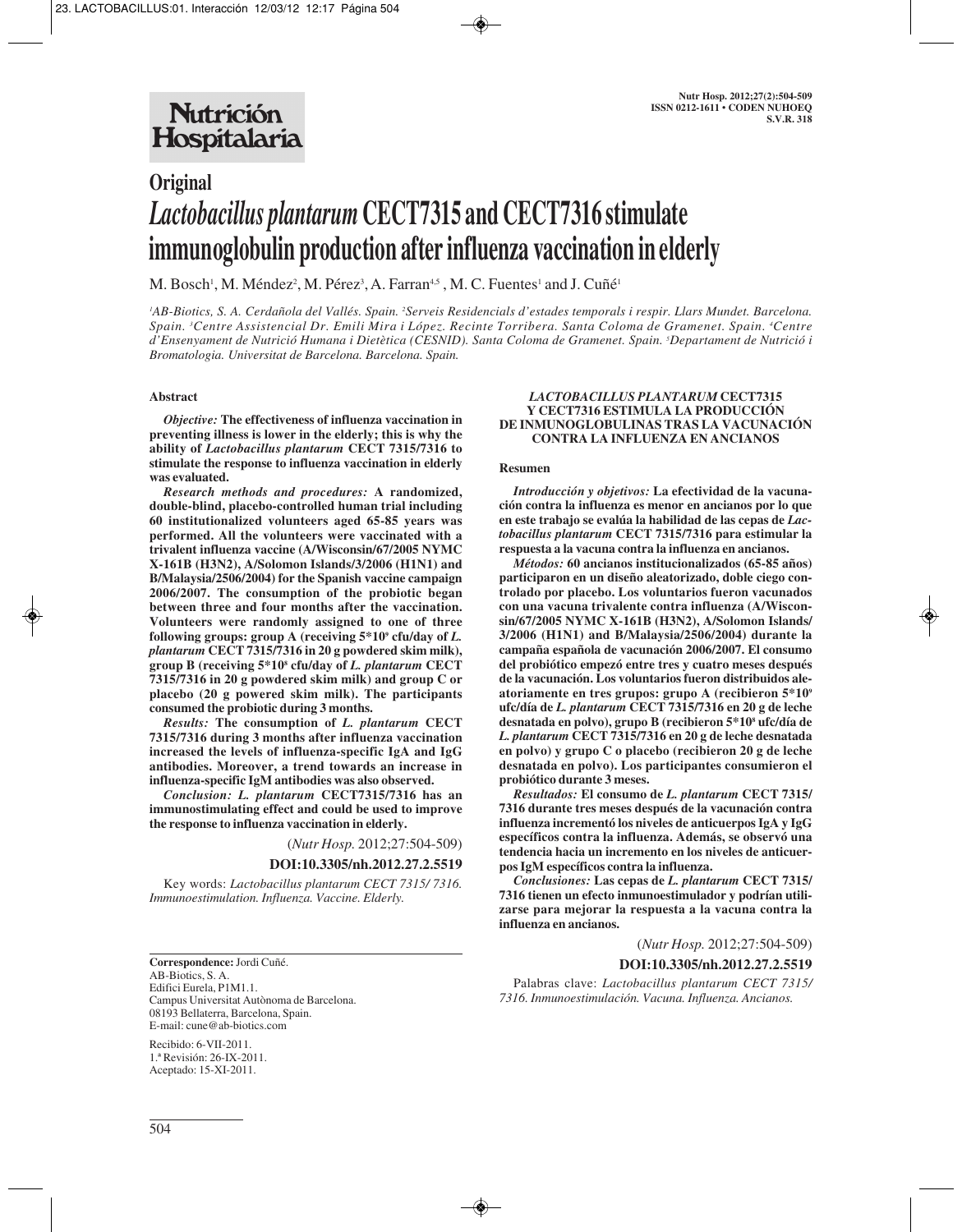### **Introduction**

Probiotics are live microorganisms which, when administered in adequate amounts, confer a health benefit to the host.<sup>1</sup> The potential benefits of probiotics have been studied extensively for a variety of systemic indications and medical disorders, such as gastrointestinal and cardiovascular disorders, respiratory infections, allergies, gynecology and atopic eczema.<sup>2-8</sup> Initially, it was thought that this beneficial effect was a consequence of improvements in the intestinal microbial balance. However, there is now substantial evidence that probiotics can also provide benefits by modulating immune functions.

Influenza is an acute viral respiratory infection caused by RNA viruses of the family Orthomyxoviridae. The most common symptoms of the disease are fever and coughs but in most serious cases, influenza causes pneumonia, which results in high morbidity and significant mortality especially for children and elderly. To control influenza, protective immunity must be induced in advance by the administration of a vaccine. Vaccination of children, healthy younger adults, elders and both children and adults with high-risk medical conditions provides substantial benefits, although the types of benefits vary with age.<sup>9</sup> The effectiveness of influenza vaccination in preventing illness ranges from 70 to 90% in healthy persons younger than 65 years but only from 30 to 40% in the elderly residing in nursing homes,<sup>10</sup> although these values varies among studies. To improve the effectiveness of the vaccine, co-administration of the inactivated virus with adjuvants such as cholera toxin or heat-labile enterotoxin has been used. However, the addition of these kinds of adjuvants may not be clinically safe.11 In these sense, the use of a probiotic with the status QPS (Qualified Presumption of Safety) by EFSA (European Food Safety Authority) able to stimulate the immune system could be a perfect alternative to increase the effectiveness of the influenza vaccine.

*Lactobacillus plantarum* is extensively used as a probiotic due to its beneficial effects on human health. *Lactobacillus plantarum* is a nonspecific stimulator of the immune response. In fact, it has been identified as the major determinant of the adjuvanticity of a mistletoe preparation, which in *in vitro* models promotes the secretion of TNF- $\alpha$  (tumor necrosis

factor-alpha) and IL-12.12 Intriguingly, *L. plantarum* may induce innate or adaptive immune responses, dependent on the viability of the bacteria.13 Recently, Mañé et al.14 demonstrate that *L. plantarum* CECT 7315 and CECT 7316 dietary supplementation results in overall activation of the immune system, as well as in a decrease of TGF-β release, which inhibits dendritic cell maturation and natural killer activity. Moreover, Bosch et al.15 demonstrate that *L. plantarum* CECT 7315 and CECT 7316 also helps to regulate intestinal transit and improves the nutritional status in elderly. The aim of the present work is to evaluate the effect of the consumption of the probiotic *L. plantarum* CECT 7315 and CECT 7316 on the immune response induced by an influenza vaccine in elderly individuals, who tend to immune decline and are at high-risk of developing serious influenza infections.

## **Materials and methods**

#### *Study design*

Sixty institutionalized volunteers aged 65-85 years were recruited to participate in the study. The exclusion criteria were presence of serious acute illness; supplementation with vitamin/oligoelements, probiotics or antibiotics within one month previous to the study; advanced neoplasic disease; intolerance to dairy products; and swallowing disorders. A written consent was obtained from all the subjects prior to their enrolment. The study was carried out according to the Helsinki Declaration. The study protocol was approved by the Ethical Committee of the Health Sciences Research Institute of the "Germans Trias i Pujol" Foundation (IGTP, Badalona, Spain) and the participating institutions.

All the volunteers were vaccinated with a trivalent influenza vaccine (A/Wisconsin/67/2005 NYMC X-161B (H3N2), A/Solomon Islands/3/2006 (H1N1) and B/ Malaysia/2506/2004) for the Spanish vaccine campaign 2006/2007. The consumption of the probiotic began between three and four months after the vaccination. Therefore, at the moment of supplementation with the probiotic the response to the vaccine —it means the induction of memory cells— was already produced. During the intervention time, the

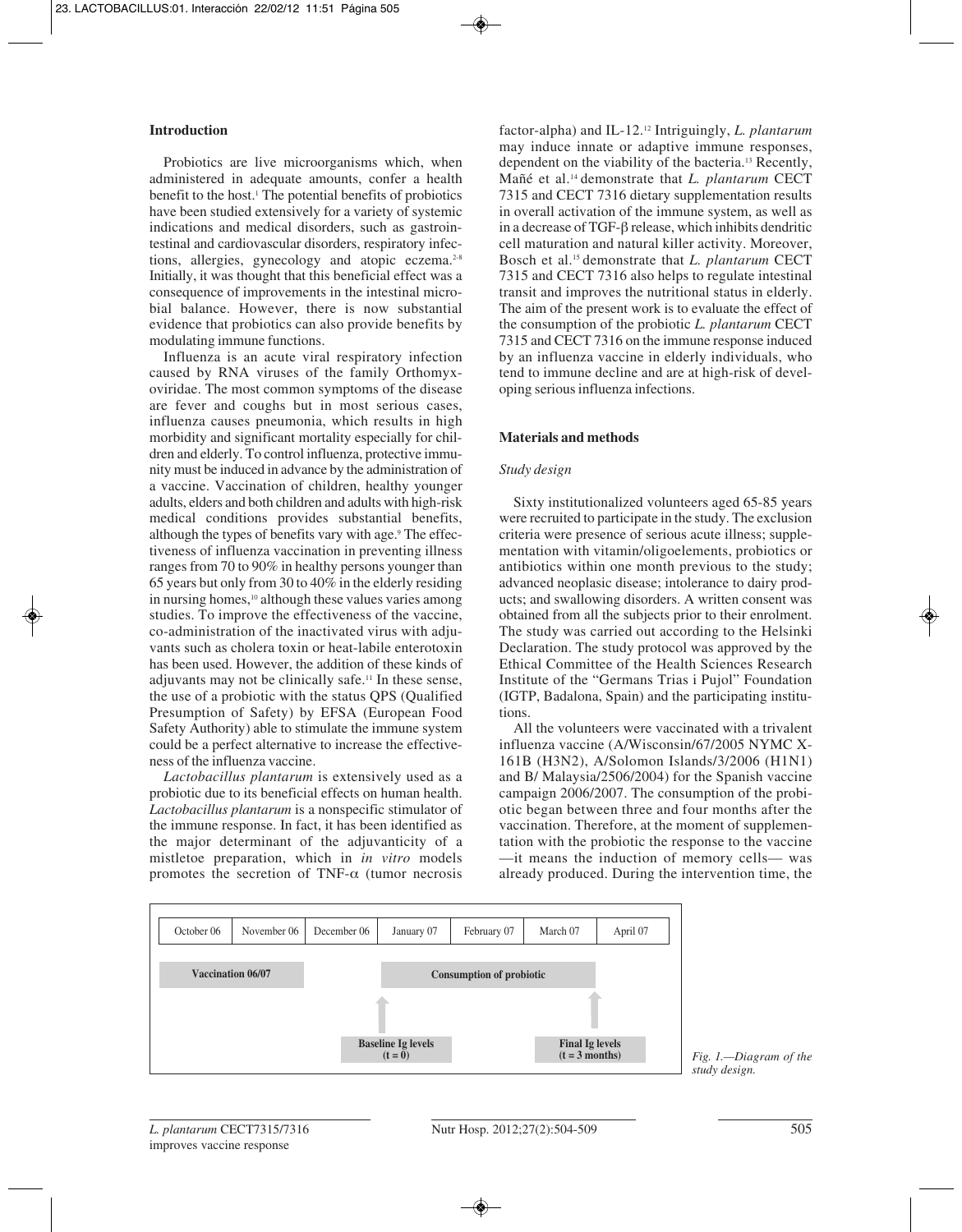| <b>Table I</b><br>Influenza-specific immunoglobulin concentrations |                     |                |                  |                |            |                |
|--------------------------------------------------------------------|---------------------|----------------|------------------|----------------|------------|----------------|
| Volunteer                                                          | $IgA$ (ng/ $\mu$ l) |                | $IgG(ng/ \mu l)$ |                | IgM(ng/µl) |                |
|                                                                    | $t = 0$             | $t = 3$ months | $t=0$            | $t = 3$ months | $t = 0$    | $t = 3$ months |
| Probiotic high dose                                                |                     |                |                  |                |            |                |
| A <sub>1</sub>                                                     | 11.29               | 13.81          | 7.96             | 8.21           | 4.97       | 5.30           |
| A2                                                                 | 4.08                | 7.17           | 9.11             | 9.22           | 12.39      | 13.66          |
| A3                                                                 | 3.93                | 4.75           | 9.45             | 9.86           | 5.87       | 6.65           |
| A4                                                                 | 3.98                | 3.49           | 7.80             | 7.95           | 3.31       | 3.04           |
| A <sub>5</sub>                                                     | 5.27                | 6.27           | 7.41             | 7.57           | 3.75       | 3.85           |
| A <sub>6</sub>                                                     | 4.66                | 4.88           | 7.85             | 8.00           | 4.37       | 4.82           |
| A7                                                                 | 5.93                | 6.67           | 14.56            | 16.00          | 11.22      | 11.98          |
| A8                                                                 | 5.68                | 4.90           | 16.18            | 18.34          | 8.93       | 9.54           |
| A <sub>9</sub>                                                     | 4.77                | 5.45           | 7.89             | 7.80           | 7.38       | 7.48           |
| A10                                                                | 4.37                | 4.50           | 8.18             | 8.01           | 3.82       | 4.19           |
| A11                                                                | 3.64                | 3.59           | 7.55             | 7.73           | 3.23       | 3.23           |
| A12                                                                | 3.74                | 3.68           | 7.95             | 8.16           | 2.94       | 2.96           |
| A13                                                                | 3.90                | 3.37           | 9.29             | 9.62           | 4.56       | 4.06           |
| A14                                                                | 4.93                | 5.87           | 10.66            | 11.13          | 5.01       | 4.54           |
| A15                                                                | 3.98                | 4.81           | 8.93             | 9.23           | 6.30       | 6.33           |
| A16                                                                | 4.41                | 5.40           | 7.60             | 7.69           | 7.80       | 6.97           |
| A17                                                                | 3.77                | 4.01           | 9.29             | 9.79           | 5.00       | 5.34           |
| A18                                                                | 3.76                | 3.31           | 8.19             | 7.81           | 5.79       | 6.03           |
| A19                                                                | 4.00                | 4.70           | 7.70             | 7.58           | 4.07       | 4.46           |
| Probiotic low dose                                                 |                     |                |                  |                |            |                |
| B1                                                                 | 4.85                | 5.23           | 7.74             | 7.83           | 4.39       | 4.81           |
| B <sub>2</sub>                                                     | 4.08                | 4.73           | 7.85             | 7.98           | 4.97       | 4.77           |
| B <sub>3</sub>                                                     | 5.20                | 5.52           | 7.77             | 7.81           | 4.51       | 4.75           |
| B <sub>4</sub>                                                     | 3.33                | 3.43           | 7.62             | 7.78           | 4.89       | 5.15           |
| B <sub>5</sub>                                                     | 4.93                | 5.24           | 8.99             | 8.62           | 4.47       | 4.17           |
| B <sub>6</sub>                                                     | 6.87                | 7.08           | 7.67             | 7.73           | 4.37       | 3.79           |
| B7                                                                 | 6.70                | 7.01           | 9.95             | 10.38          | 4.61       | 5.11           |
| B <sub>8</sub>                                                     | 8.42                | 9.21           | 7.93             | 8.01           | 5.15       | 5.18           |
| B <sub>9</sub>                                                     | 3.39                | 3.45           | 7.65             | 7.53           | 5.15       | 6.00           |
| <b>B10</b>                                                         | 6.40                | 5.63           | 8.32             | 8.12           | 4.95       | 4.29           |
| <b>B11</b>                                                         | 4.30                | 4.50           | 7.91             | 7.92           | 4.49       | 4.67           |
| <b>B12</b>                                                         | 5.16                | 5.48           | 8.08             | 8.15           | 3.79       | 3.79           |
| <b>B13</b>                                                         | 8.42                | 7.40           | 11.30            | 10.64          | 4.35       | 4.11           |
| <b>B14</b>                                                         | 6.11                | 7.18           | 8.99             | 9.33           | 3.48       | 3.30           |
| Placebo                                                            |                     |                |                  |                |            |                |
| C1                                                                 | 6.15                | 5.32           | 7.99             | 8.03           | 5.44       | 5.23           |
| C <sub>2</sub>                                                     | 7.04                | 7.26           | 8.03             | 7.97           | 5.19       | 5.34           |
| C <sub>3</sub>                                                     | 7.34                | 6.67           | 7.68             | 7.67           | 4.39       | 4.27           |
| C <sub>4</sub>                                                     | 9.07                | 11.40          | 7.97             | 7.99           | 3.80       | 4.01           |
| C <sub>5</sub>                                                     | 6.36                | 6.76           | 7.68             | 7.83           | 4.83       | 4.96           |
| C <sub>6</sub>                                                     | 8.37                | 8.89           | 7.75             | 7.61           | 4.71       | 4.58           |
| C7                                                                 | 4.41                | 4.27           | 8.16             | 8.21           | 5.13       | 4.86           |
| C8                                                                 | 6.61                | 7.13           | 7.91             | 7.78           | 4.57       | 4.69           |
| C9                                                                 | 4.97                | 5.20           | 9.00             | 9.07           | 4.87       | 4.93           |
| C10                                                                | 7.96                | 8.84           | 7.64             | 7.63           | 5.91       | 5.36           |
| C11                                                                | 7.83                | 7.12           | 8.04             | 8.13           | 4.57       | 5.19           |
| C12                                                                | 7.69                | 7.21           | 7.92             | 7.97           | 4.69       | 4.81           |
| C13                                                                | 7.74                | 8.10           | 8.14             | 7.98           | 5.24       | 5.03           |
| C14                                                                | 10.03               | 9.57           | 8.06             | 8.08           | 5.76       | 5.38           |
| C15                                                                | 10.03               | 9.92           | 8.37             | 8.27           | 5.68       | 6.22           |

volunteers were exposed to influenza virus, since some cases of influenza infections in the institutions where they resided were recorded. This fact leads us to evaluate the effect of the consumption of the probiotic on the modulation of the activity of memory cells.

Volunteers were randomly assigned to one of three following groups: group A (receiving  $5*10^{\circ}$  cfu/day of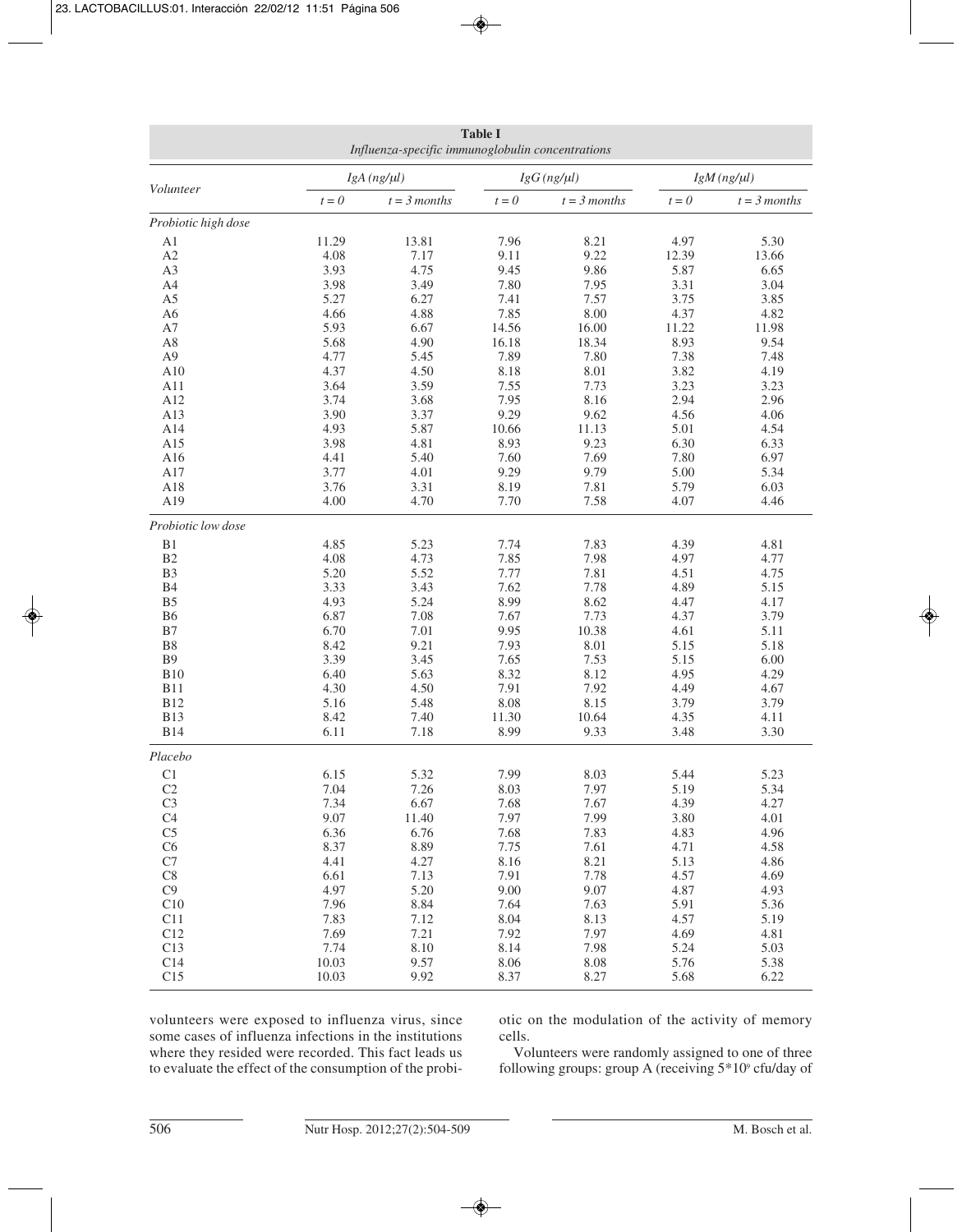*L. plantarum* CECT 7315/7316 in 20 g powdered skim milk), group B (receiving 5\*108 cfu/day of *L. plantarum* CECT 7315/7316 in 20 g powdered skim milk) and group C or placebo (20 g powered skim milk). For the purposes of the present trial both strains were mixed at a 1:1 ratio. The participants consumed the probiotic during 3 months. Each dose was packed in a vacuum sealed envelope to be dissolved in 200 ml of water or other cold drink. Forty-eight volunteers finished the study, 19, 14 and 15 of groups A, B and C, respectively. Blood samples were taken immediately before  $(t = 0)$  and after the consumption of the probiotic  $(t = 3$  months) (fig. 1).

#### *Immunoglobulin measurements*

The primary endpoint of the study was to evaluate the modulation of the immune response induced by influenza vaccination by the consumption of *L. plantarum* strains*.* In concrete, differences in immunoglobulin levels in blood before and after the consumption of probiotic strains were determined.

Influenza-specific IgA, IgG and IgM concentrations in plasma were measured by enzyme-linked immunosorbent assay (ELISA) quantification kits (Bethyl Laboratories Inc, Montgomery, TX, USA) as published.16 The measurements were performed in triplicate.

#### *Statistical analysis*

In order to compare the immunoglobulin levels within each group before and after the consumption of the probiotic ( $t = 0$  and  $t = 3$  months) the non-parametric Wilcoxon test was performed. The difference in the concentration of each immunoglobulin in each group was calculated using the GraphPad Insat program. The non-parametric Mann-Whitney and Spearman tests were used to compare the immunoglobulin levels between individuals infected and non-infected by influenza during the course of the study. A p-value of < 0.05 was regarded as statistically significant.

#### **Results**

Influenza-specific immunoglobulin levels were measured before and after the consumption of the probiotic. Significant differences in the probiotic but not in the placebo group would indicate that the probiotic modulates the immune system stimulating the production of immunoglobulins. It was observed a significant increase in influenza-specific IgG only in the group receiving the high dose of *L. plantarum* CECT 7315/7316 ( $p = 0.023$ ). Regarding influenzaspecific IgA, the increase in concentration was observed in both probiotic groups but not in the placebo ( $p = 0.008$ , 0.039 and 0.1 for groups A, B and



*Fig. 2.—Immunoglobulin levels in blood comparing infected and non-infected individuals. (\*) shows that IgG levels of noninfected individuals are statistically higher than those of the infected indivuals (p < 0.05, Mann-Whitney test). No differences between groups were found in IgA or IgM levels.*

C, respectively). Finally, the influenza-specific IgM concentration was not significantly increased in any group but there was a trend towards an increase in IgM levels in the probiotic group A ( $p = 0.054$ ) (table I).

The immunoglobulin levels between individuals infected and non-infected by influenza were compared. Individuals infected by influenza showed significantly lower concentration of influenza-specific IgG, demonstrating that IgG production could be a major defense mechanism against influenza infections. In contrast, no difference between groups was observed in IgA and IgM levels (fig. 2).

#### **Discussion**

Defense against influenza infections involves innate and adaptive immune responses. After infection, most influenza viruses are detected and destroyed within few hours by innate immune mechanisms, but if the viruses escape, they are detected and eliminated specifically by adaptive immune mechanisms. Among adaptive immune mechanisms, cytotoxic T lymphocytes and antibodies (IgA and pre-existing IgG) play the major role in combating influenza infections.17 To control influenza, protective adaptive immunity must be induced in advance by the administration of a vaccine. However, the effectiveness of the vaccine is limited in some cases showing the need of developing strategies to improve the response of host to vaccination.

It is generally accepted that the gut microflora could have an influence on the host's immune system. The modification of this microflora could, therefore, help to improve the response of the host to vaccination. In this sense, some probiotic strains have been administered to stimulate the response of the organism to the vaccina-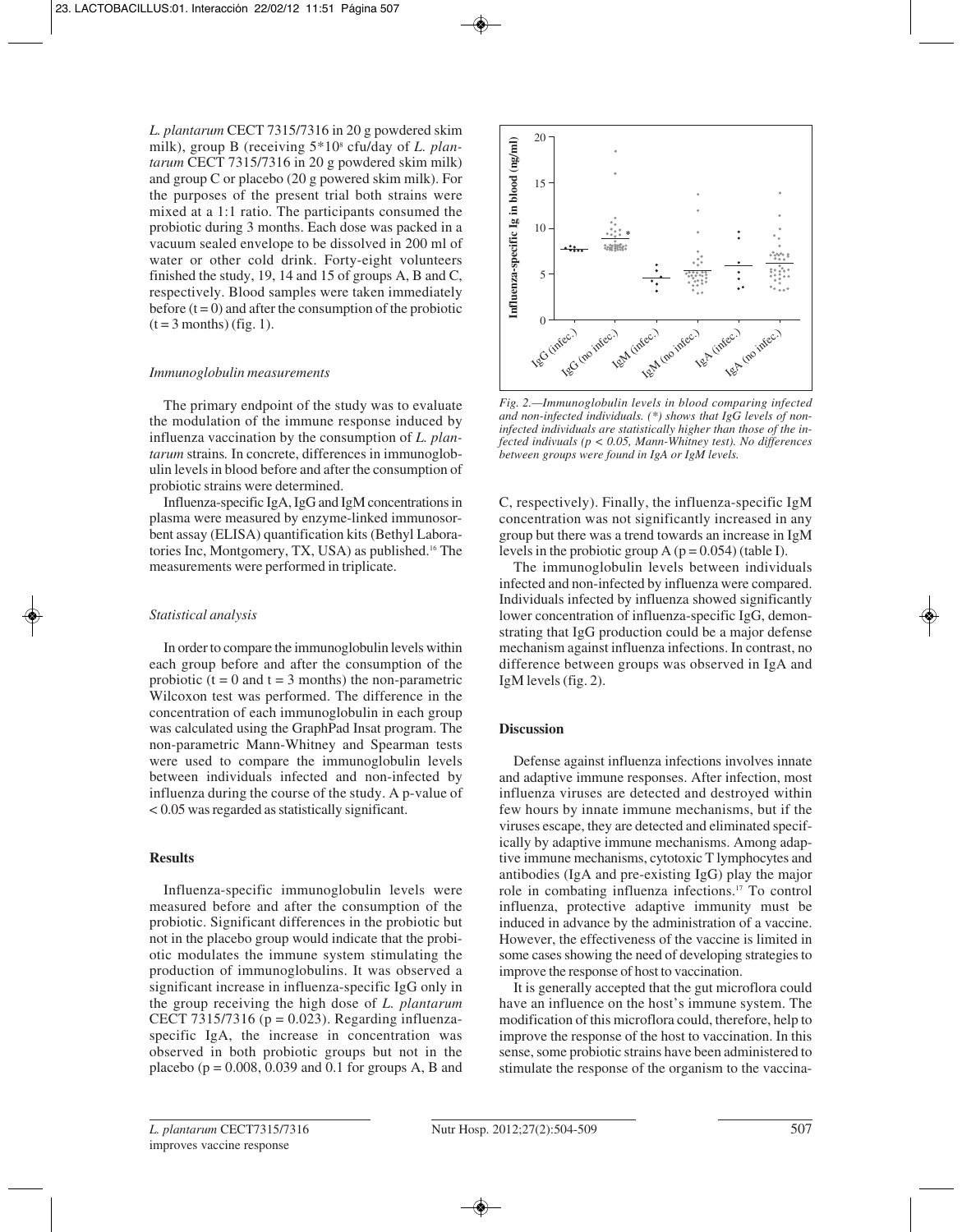tion increasing the immunoglobulin titers against the bacteria or virus pathogen.<sup>18-22</sup> Davidson et al.<sup>23</sup> concluded that *Lactobacillus* GG improved vaccine immunogenicity for the H3N2 strain but not for H1N1 and B strains in a double-blind placebo controlled pilot study. Recently, Olivares et al.<sup>14</sup> and Boge et al.<sup>24</sup> showed that oral administration of *Lactobacillus fermentum* CECT 5716 and *Lactobacillus casei* DN-114001 potentiate the immunologic response of an anti-influenza vaccine. While *L. casei* DN-114001 increases influenza-specific antibody titers and seroconversion after vaccination,<sup>24</sup> *L. fermetum* CECT 5716 increases both T-helper type I response and virusneutralizing antibodies.16 Regarding humoral effects, *L. fermetum* CECT 5716 induces an increase in specific anti-influenza IgA antibodies in plasma whereas no increase was observed in influenza-specific IgG or IgM antibodies.14 In the present work, it has been demonstrated that *L. plantarum* CECT 7315/7316 increases both influenza-specific IgG and IgA antibodies and a trend towards an increase in influenzaspecific IgM antibodies levels is also observed. Moreover, the same strains have shown a stimulatory effect of the innate and acquired immunity, by promoting and activating natural killer and antigen presenting cells from the innate immunity system as well as increasing the number of activated B and cytotoxic T cells from the adaptive system.14

*Lactobacillus fermentum* CECT 5716, *L. casei* DN-114001 and *L. plantarum* CECT 7315/7316 are able to stimulate the response of the host to influenza vaccine. *Lactobacillus casei* DN-114001 is excluded from the comparison among strains since the effect of this probiotic on the induction of the different types of Igs is not described.24 It seems that *L. plantarum* CECT 7315/ 7316 potentiates the response to influenza vaccination in a broader way than *L. fermentum* CECT 5716. Therefore, to our knowledge this is the first time that the ability of probiotic strains to significantly increase the production of influenza-specific IgG antibodies, which are key factors in the defense against influenza infections<sup>17</sup> has been demonstrated. However, the differences between *L. fermentum* CECT 5716 and *L. plantarum* CECT 7315/7316 could not be only attributed to the use of different strains. There are some issues in the design of both studies that could contribute to explain this different behavior. First, in this work the probiotic was administered during 3 months while in Olivares et al.<sup>14</sup> the administration of the probiotic was during 28 days. However, in this shorter period, Olivares et al.<sup>14</sup> were able to detect an increase in total IgG levels, showing that the difference in the administration period seems not so important as to explain the differences observed in both studies. Second, while Olivares et al.<sup>14</sup> vaccinated the volunteers during the period of probiotic supplementation, in the present study the probiotic was administered between three and four months after influenza vaccination. Therefore, what it is really measured is the effect

of the probiotic on the response of previous created memory cells to a re-infection with influenza virus. Our results show that in order to improve the response to influenza vaccine is not necessary the consumption of the probiotic before or at the same time as vaccination. On the contrary, the stimulating effect of the humoral immune system is also present even four months after influenza vaccination. Finally, the age of the integrants of both studies is also different. Whereas the medium age in Olivares et al.14 was 33 years, in this study the integrants are elder people (between 65 and 85 years). The trial was performed in elders for two reasons: they are among the high-risk groups of developing serious influenza infections and it is well-characterized that increasing age involves a thymus involution and immunosenescence.<sup>25</sup> The immunosenescence has been related to a decrease of mature T lymphocytes numbers, of natural killer and dendritic cell numbers, and the loss of the diversity of β cells population in the blood of elders. Moreover, aging causes declines in cellmediated cytotoxic and phagocytic responses, and increases circulating levels of pro-inflammatory cytokines. These alterations of both innate and acquired immunity in elder people result in decreased capacity to mediate effective immune responses to vaccination and invading pathogens increasing susceptibility to infectious diseases, and inflammatory conditions.25 For these reasons, the need of improving the response to influenza vaccination is even more urgent in this group. The results obtained in this study demonstrate that *L. plantarum* CECT 7315/7316 is able to stimulate the immune system even in those individuals who tend to immune decline.

It is interesting to note that other attempts based on gut microflora modification have been made in order to increase the effectiveness of the influenza vaccine in the elderly. In these sense, prebiotics which stimulate the growth of bifidogenic bacteria in the gut, could have a beneficial effect. However, the administration of a prebiotic mixture (containing raftilose and raftilinae or maltodextrin) during 28 weeks and 2 weeks prior to influenza vaccination to healthy elder people does not increase the production of antibodies against influenza when comparing with the control individuals.26 On the contrary, the consumption of *L. casei* DN-114001 increases influenza-specific antibody titers and seroconversion after vaccination.<sup>24</sup> These results show that, although the modification of gut microflora could improve the response to influenza vaccine, this effect is strain-dependent.

## **Conclusion**

The consumption of the probiotic *L. plantarum* CECT7315/7316 could be an efficient, safe, and easy method to improve the protective immune response triggered by influenza vaccination in groups, such as old people, at high-risk for developing serious influenza infections.